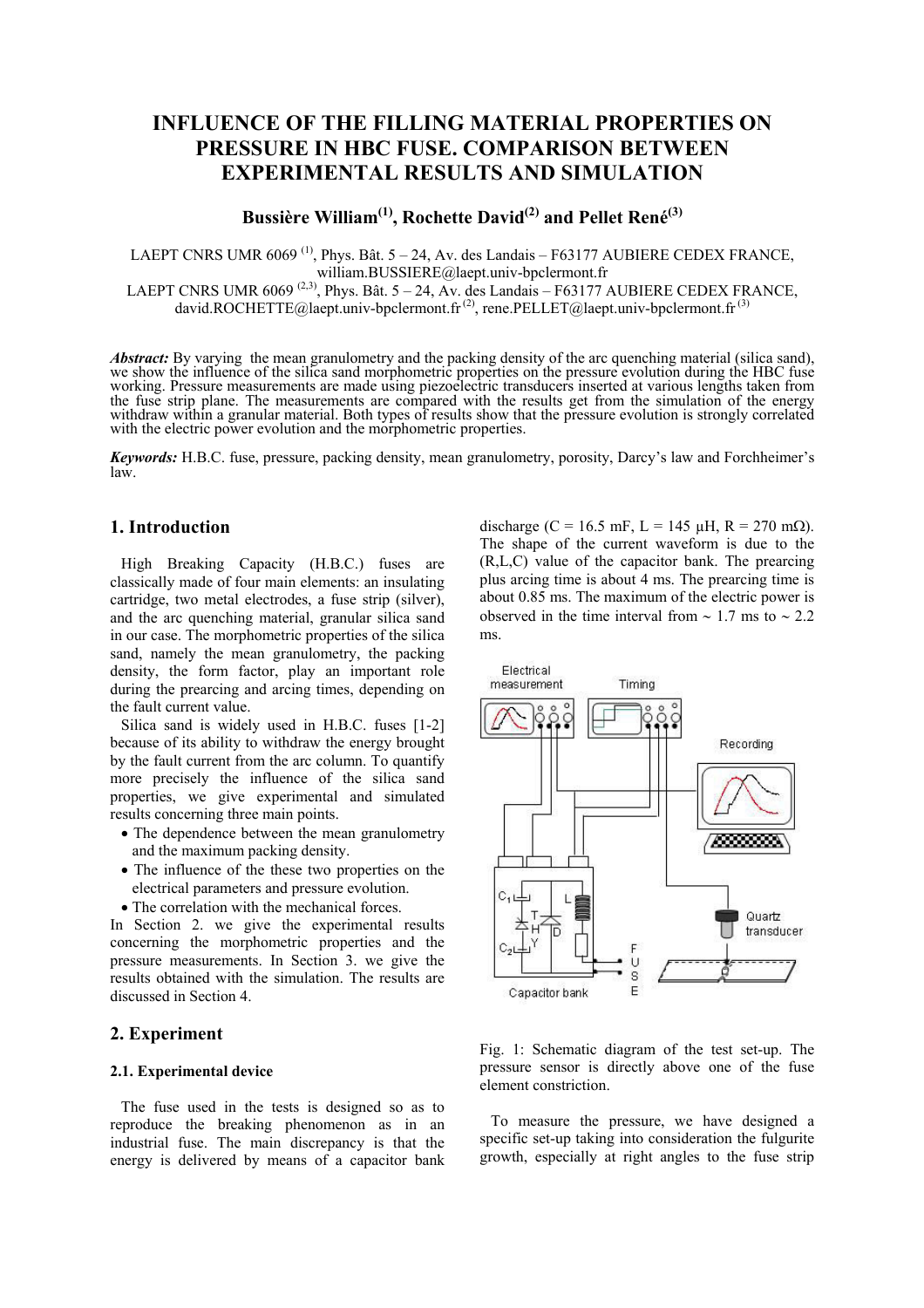notches. The cartridge is made of Polyoxymethylene and is chosen cylindrical. The beginning of the discharge  $\left(\frac{di}{dt} > 0\right)$  is set as the zero value for the time scale.

Two TEK TDS 224 oscilloscopes are used do display the current through and the voltage across the fuse, and the pressure inside the granular filler. The pressure is measured using a piezoelectric pressure transducer whose frequency response is 150 kHz (Kistler quartz high pressure sensor 601A).

## **2.2. Silica sand**

The silica sand used in the tests is the same as the industrial one. It is high purity quartz sand (99.80 %) whose mean granulometry and packing density are checked carefully in each experiment.

Table 1. Characterization of the silica sand. Each of the granulometric intervals is 50 µm wide. Each of the packing density letter represents  $0.04$  g.cm<sup>-3</sup>.

| Parameter                      | Value               |  |  |
|--------------------------------|---------------------|--|--|
| Real density $(g.cm^{-3})$     | 2.65                |  |  |
| Apparent density $(g.cm^{-3})$ | 1.50                |  |  |
| Granulometry $(\mu m)$         | A, B, C, D, E, F, G |  |  |
| Packing density $(g.cm^{-3})$  | a, b, c, d, e, f    |  |  |



Fig. 2: Packing density of the silica sand versus the mean granulometry. The upper limit of the mean granulometry is inferior to 1000 um. The upper limit of the packing density is inferior to  $2$  g.cm<sup>-3</sup>.

For each mean granulometry in Fig. 3, we give the highest packing density value which we obtain using a specific mechanical device. The error bars represent the statistical deviations around this highest mean value calculated using at least five experiments. For the mean granulometric interval studied (A .. G), the packing density varies linearly

with the mean granulometry, excepted for the interval symbolyzed G for which we obtain a reproducible value.

#### **2.3. Fulgurite**

Many publications have pointed out the role of the arc quenching material on the breaking phenomenon in a fuse [1-2]. A direct observation using fast imagery clearly shows the spreading of the fluid from the centre of the arc channel towards the surroundings [3].

Due to the fusion and the vaporization of the fuse element and the very near layer of silica sand, the pressure inside the arc channel gradually increases, at the condition that the energy brought by the fault current is sufficient enough. This implies the increase of the fulgurite thickness (Fig. 4).

Thus, as a first approximation, we can suppose that the fulgurite thickness is both the result of the maximum pressure and the fluid spreading in the interstices of the granular fuse filler.



Fig. 3: Various locations of the pressure transducer (*d*) defined taking into consideration the growth of the fulgurite thickness.

Moreover, to avoid a direct contact between the pressure sensor and the hot surroundings of the fulgurite, we have used the results concerning the evolution of the fulgurite thickness versus the mean granulometry [4]. From these results, we can roughly estimate the minimum length *d* for the pressure measurement for each mean granulometry.

#### **2.4. Pressure measurement**

All the tests have been performed with the same configuration given in Table 2. The short circuit current is about 3.2 kA; the  $di/dt$  is about  $2.1 \times 10^6$  $A.s^{-1}$ .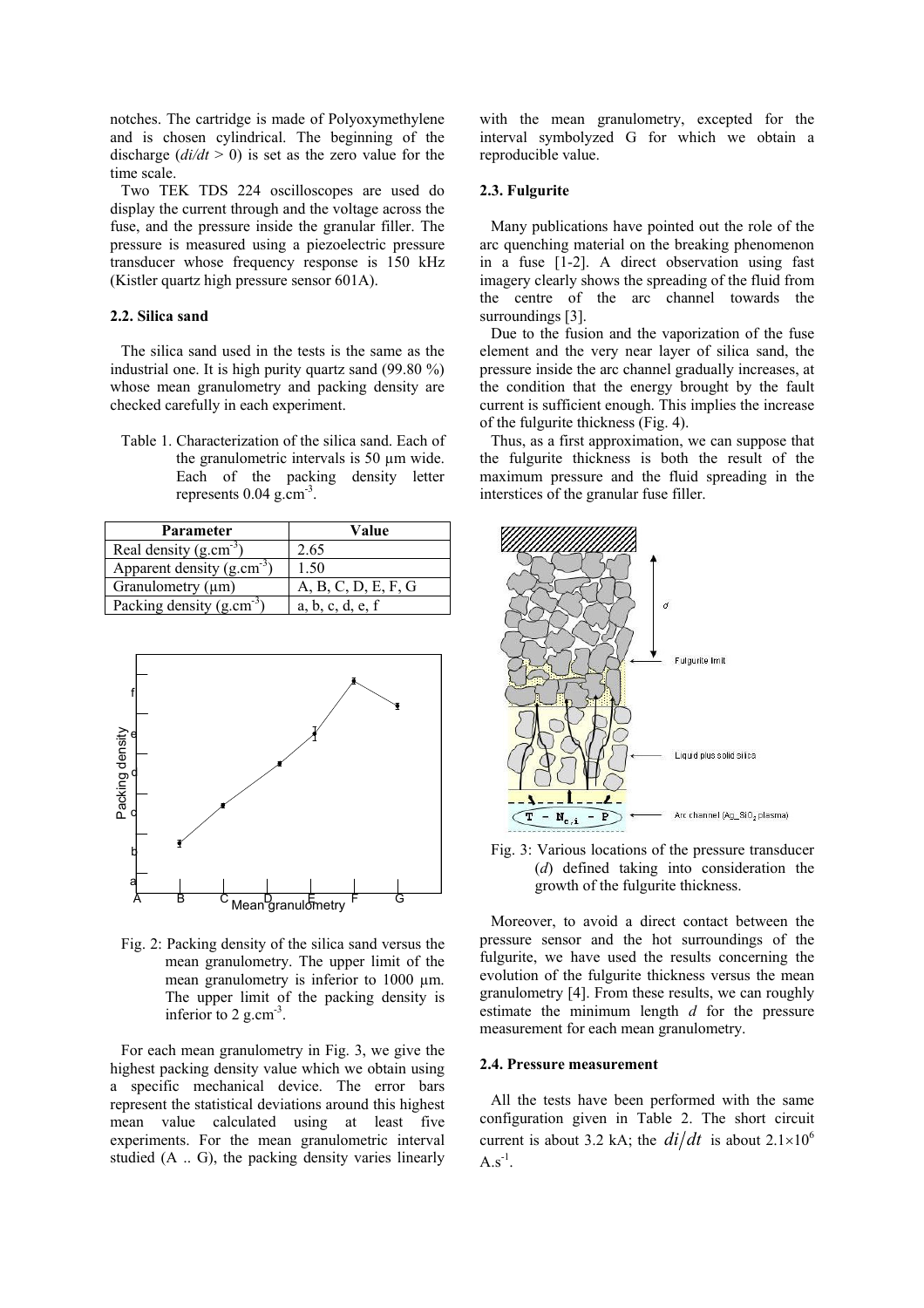

Fig. 4: Evolution of the thickness of the fulgurite versus the mean granulometry.

Table 2. Configuration of the tests. U, stored voltage ; E, total dissipated energy ; I².t, total value of  $\int i^2(t)dt$ ; t<sub>PREARCING</sub>, prearcing time ; t<sub>TOTAL</sub>, prearcing plus arcing time ; d, length between the pressure sensor and the fuse strip.

| Parameter               | Value               |
|-------------------------|---------------------|
| U(V)                    | 460                 |
| E(J)                    | ~1100               |
| $I^2.t (A^2.s)$         | $\sim$ 7000 to 9000 |
| $t_{PREARCING}(ms)$     | $\sim 0.85$         |
| $t_{\text{TOTAL}}$ (ms) | 4.00                |
| $d$ (mm)                | $7 - 9.5 - 12 - 17$ |
| Mean granulometry       | $B - D - F$         |

For each value of *d* (Fig. 3), at least three experiments were done with the same morphometric conditions (mean granulometry and packing density). A typical set of electrical measurements is given in Fig. 5 in the case of a 460 V- stored voltage. The prospective fault current is about 3.2 kA. The pressure evolution is showed in Fig. 6.

We do not attempt to measure the pressure inside the arc channel by means of the quartz pressure sensor. In fact, the sensor should be damaged due to the very high temperature of the fuse plasma. Thus we measure the pressure of the sand grains on the sensor. This mechanical strength is directly due to the pressure propagation from the plasma to the surroundings, successively through the liquid layer immediately after the plasma, the fused plus solid silica layer, and then the solid sand grains.

The pressure evolution can be divided in three intervals.

• At the beginning of the arcing time: the over pressure due to the arc ignition is the result of the fusion and vaporization of the silver fuse strip. The pressure increase is clearly observed for the smaller *d* values.



Fig. 5: Evolution of the electric current through and the voltage across the fuse, the total dissipated energy, and the electric power.

- Once the plasma is initiated, the fuse strip and the very near sand grains are gradually melted and vaporized. Thus the pressure increases continuously until the maximum pressure.
- Once the maximum pressure is obtained, the pressure decreases down to values around the atmospheric pressure. This pressure decrease is linked to the dissipated energy rate which is due to the capacitor bank characteristics.

The observed values are inferior to  $17 10^5$  Pa whatever the test configuration. These values are clearly less than those measured in [5]:  $50 \, 10^5$  Pa for the maximum. We can suppose that the discrepancy is due to the fact that we measure the mechanical strength due to the sand grains, whereas in [5], the measured pressure is the result of the shock wave due to the plasma pressure transmitted to the sensor. Thus we can approximate that the maximum true value is in the interval  $[17-50]$   $10^5$  Pa.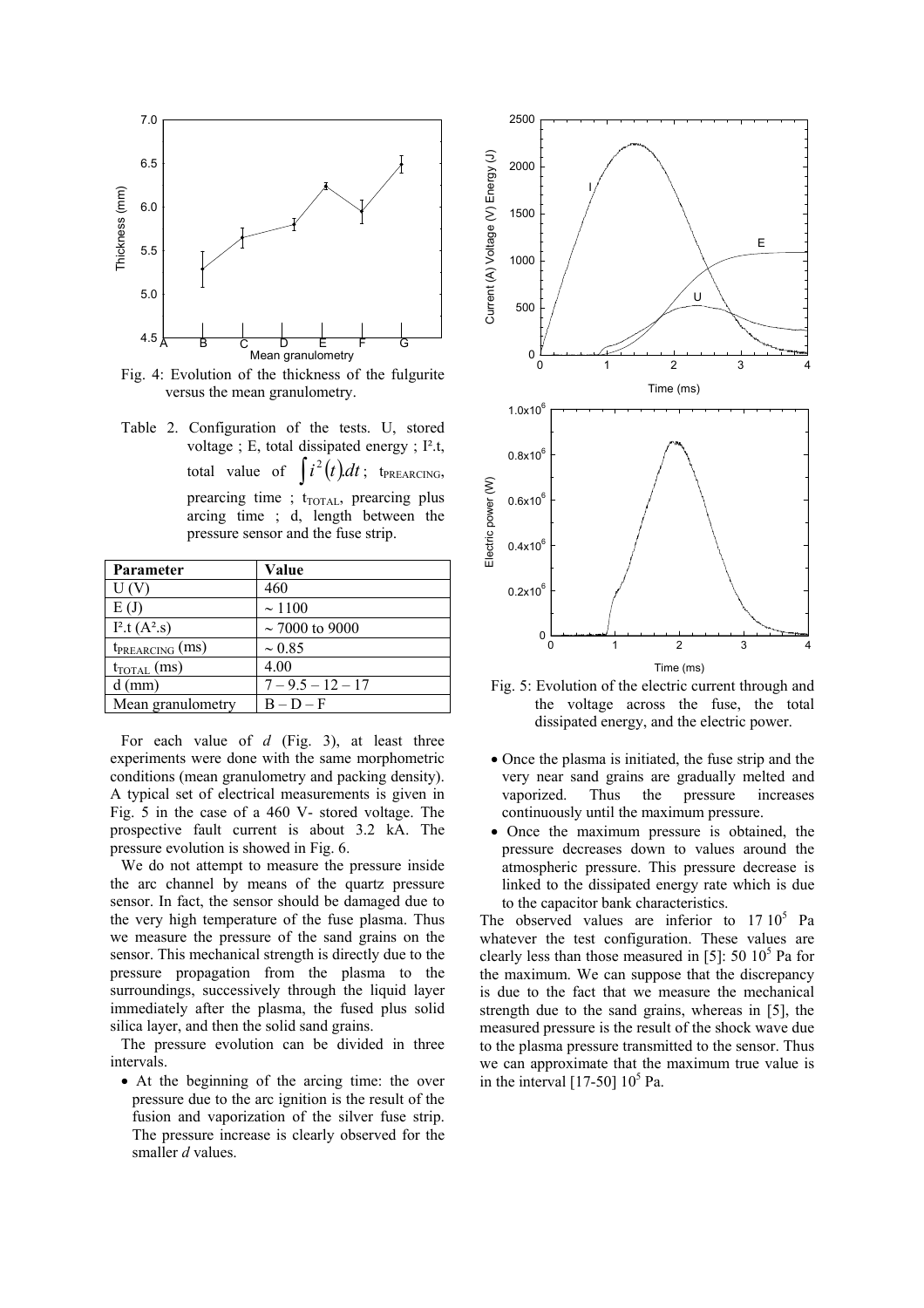

Fig. 6: Evolution of the absolute pressure versus time for the three mean granulometries symbolized B, D, F. The numbers represent the length *d* in mm.

# **3. Modeling**

We present an one-dimensional model to describe the fluid flow and the heat transfer in HBC fuse. The model is based on the compressible Euler equations for perfect gas coupled with a porous media model taking into account the mechanical interaction between the fluid and the silica sand and the heat transfer between hot fluid and cold silica sand [6-7]. In addition to describe the solid temperature evolution, we introduce the heat equation for the solid in porous media [8]. The governing equations are discretized following a finite volume scheme coupled with a fractional step technique and the fluxes are evaluated using the Roe solver [9].

#### **3.1. Mathematical model**

The one-dimensional governing equations for single-phase fluid flow in an isotropic, homogeneous

porous medium based on the Darcy-Forchheimer model [8] can be written in the following form:

$$
\frac{\partial(\rho_f \phi)}{\partial t} + \frac{\partial(\rho_f \phi u)}{\partial x} = r
$$
\n
$$
\frac{\partial(\rho_f \phi u)}{\partial t} + \frac{\partial(\rho_f \phi u^2 + \phi p)}{\partial x} = p \frac{\partial \phi}{\partial x} - \phi^2 \frac{\mu}{k} u - \phi^3 \beta \rho_f |u| u
$$
\n
$$
\frac{\partial(\varepsilon \phi)}{\partial t} + \frac{\partial[(E + p)\phi u]}{\partial x} = pu \frac{\partial \phi}{\partial x} + S - h_{st} A_0 (T_f - T_s)
$$
\n(3)

The physical parameters are  $\rho_f$  the fluid density, *u* the interstitial velocity, *p* the pressure, *E* the total energy,  $T_f$ ,  $T_s$  the fluid and solid temperature and  $\phi$  the porosity.

In Eq.(1), the quantity  $r$  represents the material source due to the vaporization of the material. In Eq.(2), the expression  $\phi^2 \frac{\mu}{k} u$  $\phi^2 \frac{\mu}{l} u$  represents the viscous friction between fluid and grains silica sand where  $\mu$ is the dynamic viscosity, *k* is the medium permeability and the term  $\phi^3 \beta \rho_f |u| u$  is the Forchheimer flow resistance where  $\beta$  is the Forchheimer coefficient. In Eq.(3), *S* represents the electrical energy injected in the fuse (Fig.5) and the quantity  $h_{sf} A_0 (T_f - T_s)$  is the thermal dispersion representing heat exchanges between fluid and silica sand.

In addition to close the system, we use the ideal gas equation of state:

$$
p = (\gamma - 1)\rho_f e \text{ with } \gamma > 1,
$$

where  $\gamma$  is the ratio of specific heat and  $e$  is the specific internal energy.

To model the heat transfer processes with a thermal non-equilibrium between the fluid and solid phases, we introduce the classical heat equation with longitudinal thermal conduction in the solid phase to evaluate the solid temperature *T<sup>s</sup>* :

$$
\rho_s c_{vs} \frac{\partial T_s}{\partial t} - \frac{k_{\text{eff}}}{(1-\phi)} \frac{\partial^2 T_s}{\partial x^2} = \frac{h_{sf} A_0}{(1-\phi)} (T_f - T_s)
$$
(4)

where  $\rho_s$  denotes the solid density,  $c_{vs}$  is the solid specific heat and *keff* is the porous media conductivity.

## **3.2. Source terms**

An excess current generates heat at the silver fuse element constrictions and leads to the fusion and vaporization of the silver at the beginning, and vaporization of the silica sand later. In a first approximation, we assume that the rate of vaporized mass is proportional to the electrical power injected in the fuse. The mass source term is given by: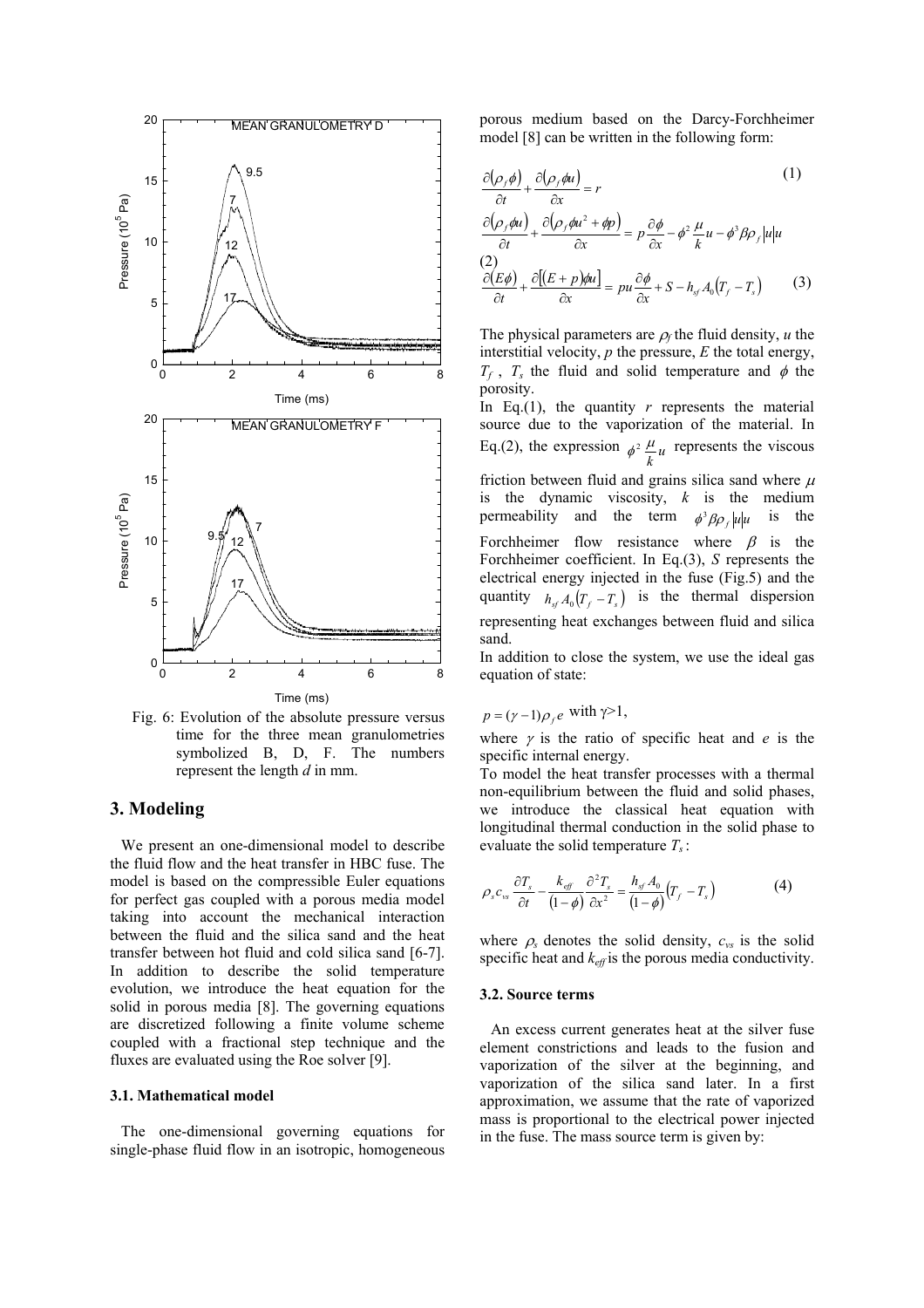$$
r = \delta \frac{S}{H_{vap}}
$$

where  $\delta \in [0,1]$  represents the percentage of electrical power responsible for silica vaporization. The value of  $\delta$  is chosen in order to obtain a coherent fluid temperature with the experimental value.

The energy source term has contributions from electrical power and thermal dissipation. The injected energy is characterized by a power density function representing the energy quantity per unit volume and time based on Fig.5.

An great part of the energy injected in the fuse is dissipated by transfer between the hot fluid and the cold silica sand. Following [10] the modelling of the heat transfer is given by:

$$
Q = h_{sf} A_0 (T_f - T_s)
$$

where  $A_0$  is the specific surface area and  $h_{sf}$ represents the interfacial convection heat transfer coefficient which depends on the fluid nature, the fluid flow regime, the morphology and roughly of silica sand grains.

#### **3.3. Numerical method**

In order to obtain an approximate solution of the gas flow model in porous media, we use a fractional step technique [9]: on the one hand we solve separately during a small time step ∆*t* the homogeneous conservative system, and on the other hand the right-hand side terms. Let  $\rho^n$  be an approximation of  $\rho(t^n)$  at time  $t^n$ . In order to obtain an approximation of  $\rho(t^{n+1})$  at time  $t^{n+1} = t^n + \Delta t$ , we first determine an approximate solution of the homogeneous problem using the finite volume scheme of the form:

$$
\widetilde{\rho}_{i}^{n+1} = \rho_{i}^{n} - \frac{\Delta t}{\Delta x} (F_{i+1/2}^{n} - F_{i-1/2}^{n})
$$

where  $F_{i+1/2}^n$  and  $F_{i-1/2}^n$  represent respectively the numerical fluxes calculated at the interface cells  $x = x_{i+1/2}$  and  $x = x_{i-1/2}$  using Roe method. Assumed now that  $\tilde{\rho}^{n+1}$  is the approximated solution value at  $t = t^{n+1}$  of the previous homogeneous problem, we solve the ordinary differential equation. Numerically, we add the right hand side contribution using a fourth-order explicite Runge-Kutta method.

To compute the solid temperature  $T_s$  we use an explicit finite volume method given by:

$$
\rho_s c_{vs} T_{i,s}^{n+1} = \rho_s c_{vs} T_{i,s}^n + \frac{\Delta t}{\Delta x} \Big( G_{i+1/2}^n - G_{i-1/2}^n \Big) - \Delta t \frac{h_{i,sf}^n A_0}{1 - \phi} \Big( T_{i,s}^n - T_{i,s}^n \Big)
$$

where central differences are used to determine the fluxes  $G_{i+1/2}^n$  and  $G_{i+1/2}^n$ .

#### **3.4. Numerical results**

We present a simulation of an electrical arc discharge through the porous medium using realistic physical parameters. To compare with the measurements, we use the three silica sand granulometries symbolized B, D, F. In steady state, we have determined experimentally the friction coefficients used in the mechanical interaction laws for each granulometry (Table 3).

Table 3. Configuration of the tests. *k* permeability; β Forchheimer coefficient.

| <b>Granulometry</b> | $k(m^2)$              | $\beta(m)$         |
|---------------------|-----------------------|--------------------|
|                     | $9.3\times10^{-12}$   | $1.54\times10^{5}$ |
|                     | $1.5 \times 10^{-11}$ | $1.35\times10^{5}$ |
|                     | $2.6 \times 10^{-11}$ | $1.2 \times 10^5$  |

Computations have been performed using the C++ finite volume library OFELI [11] on a 200 elements mesh composed of two uniform meshes where 100 cells correspond to the first area  $x \in [0,2]_{mm}$  and 100 cells to the second area  $x \in [2, 20]$ *mm*. At the initial time, the system is at rest, the fluid present in the silica sand interstices is at atmospheric pressure and ambient temperature.

We present the plasma pressure evolution during the fuse operation for the three granulometries in Fig. 7. The pressure increases up gradually to the maximum value which falls nearly on the same time of the maximum electric power. The maximum pressure is higher for the smallest granulometry B. The maximum pressure values are in the range from ~ 19 10<sup>5</sup> Pa to ~ 24 10<sup>5</sup> Pa. At the decrease of the electric power, the pressure decreases. The atmospheric pressure is obtained a little less than ∼ 10 ms after the start of the current waveform. The results of the simulation confirm the experiments in so far as: first, a small granulometry implies a more efficient overpressure linked to the voltage increase due to the fuse ; second, considering only the mechanical point of view, the results show that the pressure wave propagation is directly influenced by the grain size and the interstices volume.

The pressure wave propagation in the silica sand during the fuse operation is given in Fig. 8 for the three granulometries.

- Whatever the position in the fuse domain, the pressure increases with decreasing granulometry. The values in Table 4. are consistent with the measurements.
- The comparison of the experiment with the simulation shows that the maximum values are different. This can be due to: first, the pressure wave propagation can imply the rearrangement of the sand grains, and consequently, the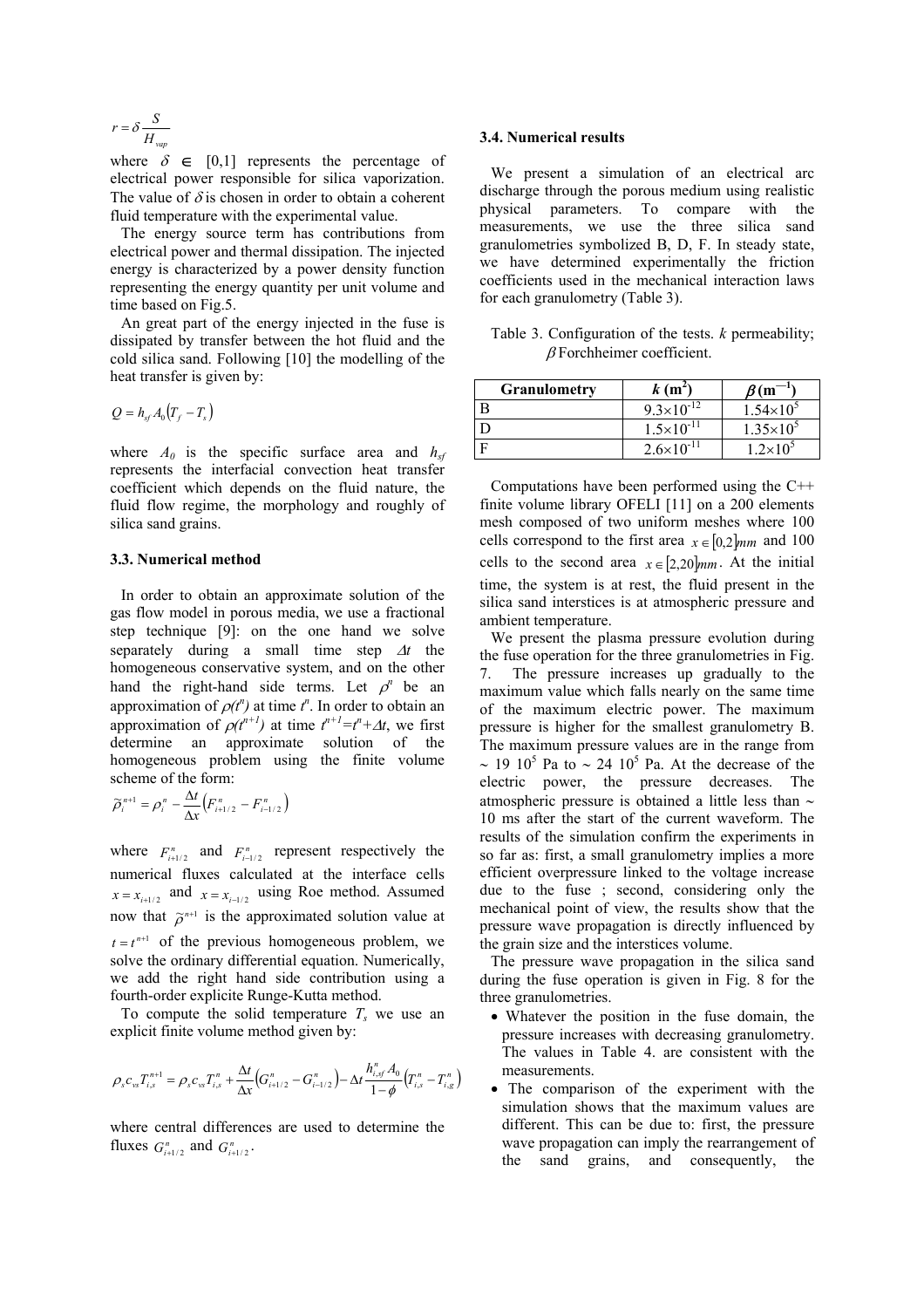measurement is more or less reproducible ; second, neither the condensation of the vapours in the surroundings of the plasma and the thermal flow in the sand grains are considered in this modeling: the pressure at the surroundings is thus overestimated.



Fig. 7: Evolution of the plasma pressure versus time for three mean granulometry values symbolized B, D, F.

To compare the experimental and simulated evolutions, we give the evolution of the normalized pressure versus time for the granulometry B in Fig. 9. For each type of results, the normalization is realized by dividing the curves by the maximum pressure observed for  $d = 7$  mm. The evolutions are similar for  $d = 7$  mm and  $d = 9.5$  mm. For higher values of *d*, we observe a significant discrepancy mainly due to two main reasons. First, the modeling restrictions. Second, the observed pressure is obtained for a given *d* ; due to the presence of the sand grains, the measurement is not unidirectional ; thus, the pressure waveforms responsible for the mechanical strength on the sensor come from different areas in the filler ; this can lead to an overestimation, especially for  $d =$ 12 mm and  $d = 17$  mm.

The Fig. 10 represents the velocity and the friction forces evaluated at the plasma periphery for the three mean granulometries. The velocities are higher for the biggest granulometry which is consistent with the simulated and experimental pressures. For the small granulometry, the interstices volume is reduced compared to the upper granulometries. Moreover, for the velocity range calculated, we remark that the Forchheimer term is prominent. The Darcy term is clearly less and nearly constant during the arcing time.



Fig. 8: Evolution of the fluid pressure versus time for the three mean granulometry values symbolized B, D, F. The numbers represent the position in the fuse domain (in mm).

Table 4. Maximum pressure observed for the three granulometries at various positions (*d*) in the fuse domain.

| <b>Granulometry</b> | $d$ (mm)               |                    |                        |                    |  |
|---------------------|------------------------|--------------------|------------------------|--------------------|--|
|                     |                        | 9.5                | 12                     |                    |  |
| B                   | 10 <sup>5</sup><br>8.4 | $7.510^5$          | 6.510 <sup>5</sup>     | 4.010 <sup>5</sup> |  |
|                     |                        | 6.910 <sup>5</sup> | 10 <sup>5</sup><br>6.1 | $3.810^{5}$        |  |
|                     |                        | 6.5 $10^5$         | 10 <sup>5</sup>        | $3.510^5$          |  |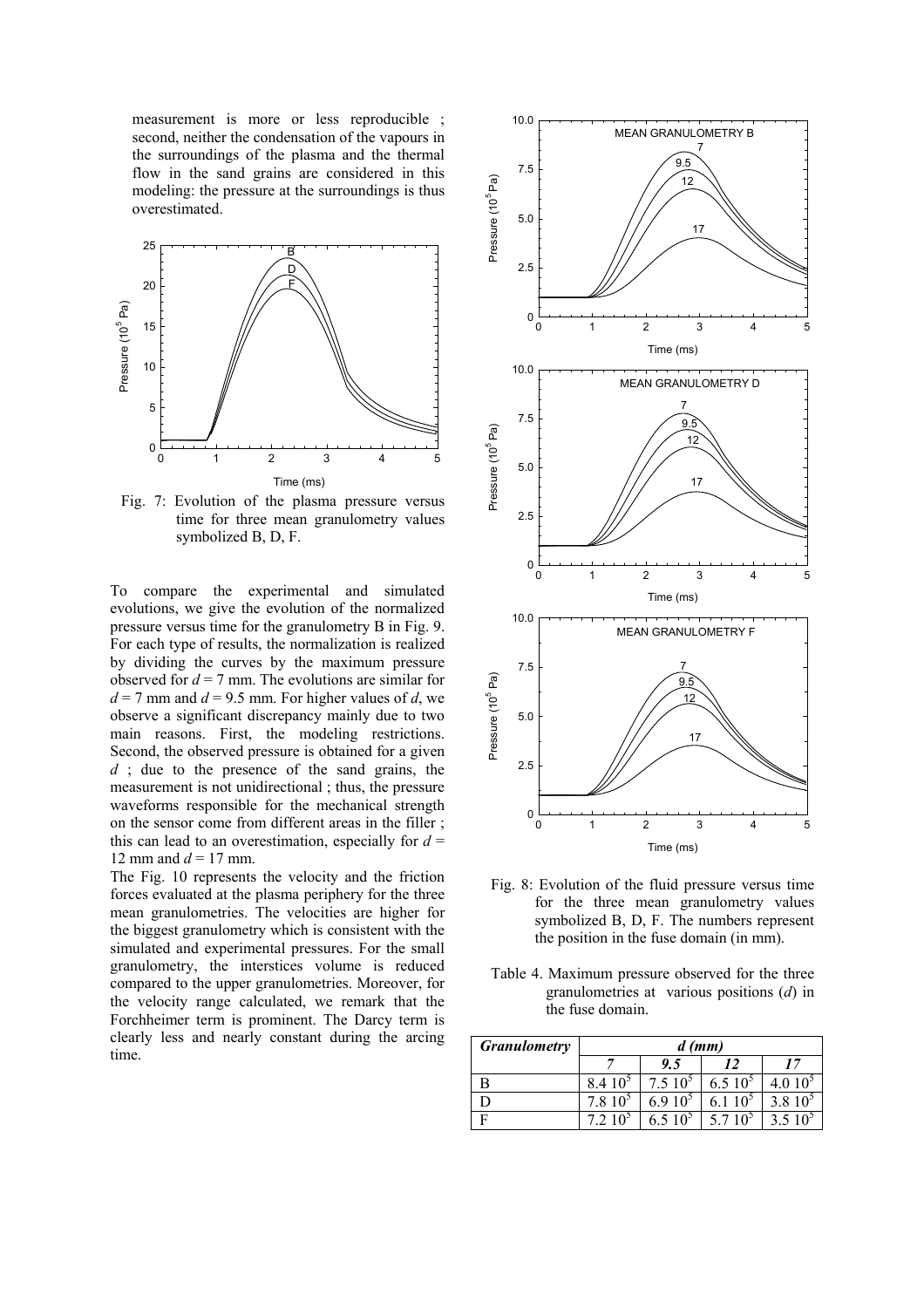

Fig. 9: Evolution of the normalized pressures versus time for the granulometry B. The numbers represent the position in the fuse domain (in mm). The full curves correspond to the simulation, the dash curves correspond to the experiment.



Fig.10: Evolution of the velocity and friction forces versus time for the three mean granulometry at the plasma periphery.

## **4. Conclusion**

Due to the difficulty to access to the plasma pressure by a direct measurement, we have observed the pressure generated by the sand grains. The measurements are compared with a modeling based on the mechanical interaction between the fluid and the sand grains.

The two types of results are similar in so far as the studied area in the filler is not far from the plasma. For further areas, the modeling and the measurement show specific limitations. Especially, in the modeling, we attempt to consider the influence of the vapour recondensation, which should imply smaller pressures. At the present time, such calculations are helpful to test the influence of various morphometric property values on the H.B.C. fuse working.

# **Acknowledgements**

We thank, both for their financial support and their help through many discussions, M. S. Melquiond and T. Godechot from Alstom, M. Vérité from E.D.F, M. T. Rambaud and J.L. Gelet from Ferraz-Shawmut, and M. C. Fiévet and F. Gentils from Schneider Electric.

## **References**

- [1] Saquib M.A., Stokes A.D., "Characteristics of fuse arcing in different fillers". *ICEFA* Turin 1999, p. 275.
- [2] Sei-Hyun L., In-Sung K., Sang-Ok H., "The test method to acquire the optimal parameter for CLfuse". *ICEFA* Turin 1999, p.265.
- [3] Bussière W., "Estimation of the burn-back rate in high breaking capacity fuses using fast imagery", J. Phys. D: Appl.Phys., 34, pp 1007-1016, 2001.
- [4] Bussière W., "Influence of sand granulometry on electrical characteristics, temperature and electron density during high-voltage fuse arc extinction", J. Phys. D: Appl.Phys., 34, pp 925-935, 2001.
- [5] Saquib M.A., Stokes A.D., Seebacher P.J., "Pressure inside the arc channel of a high-voltage fuse". *ICEFA* Turin 1999, p.83.
- [6] Rochette D., Clain S., "Numerical simulation of Darcy and Forchheimer force distribution in a H.B.C. fuse", Transport in Porous Media, 53, pp. 25-37, 2003.
- [7] Rochette D, "Modélisation et simulation de la décharge d'arc electrique dans un fusible moyenne tension", Ph.D Thesis (in french), Blaise Pascal University.
- [8] Jiang P.X., Ren Z.P. : Numerical investigation of forced convection heat transfer in porous media using a thermal non-equilibrium model,